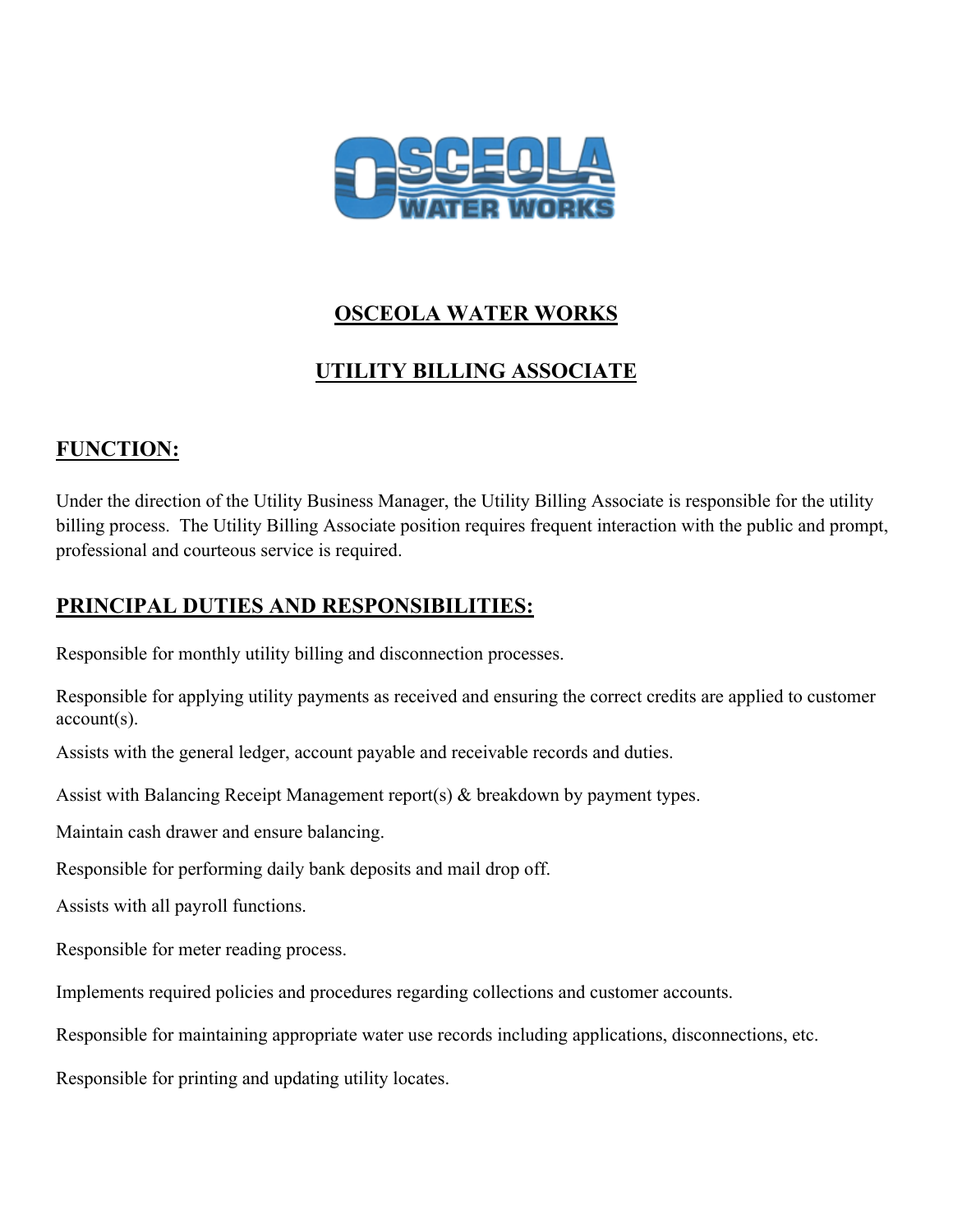Responds to customer inquiries regarding meter reading, customer billing, collection and customer service.

Responsible for hydrant meter inventory, permits and hydrant meter deposits.

Responsible for maintaining meter inventory and installation report.

Responsible for cleaning, vacuuming, sweeping and mopping of the utility office.

Other duties as assigned by the Utility Business Manager.

### **QUALIFICATIONS:**

High School diploma or GED.

Degree in accounting or business-related field desired.

Experience in a utility office or equivalent.

Knowledge of basic principles of utility accounting.

Knowledge of computer usage, be able to use programs such as Microsoft Excel, Word, Outlook and computer software applications.

Ability to understand and follow written and oral instructions.

Ability to cope with stressful situations calmly, firmly, fairly, courteously, tactfully and with the respect of others.

Ability to maintain an effective relationship with both external and internal customers.

Ability to maintain confidentiality of company records.

Must have a valid Iowa driver license.

### **PHYSICAL REQUIREMENTS:**

Ability to lift 50 pounds.

Ability to remain seated for long periods of time.

Ability to transition from one project to another easily.

Ability to run office equipment.

### **WORKING CONDITIONS:**